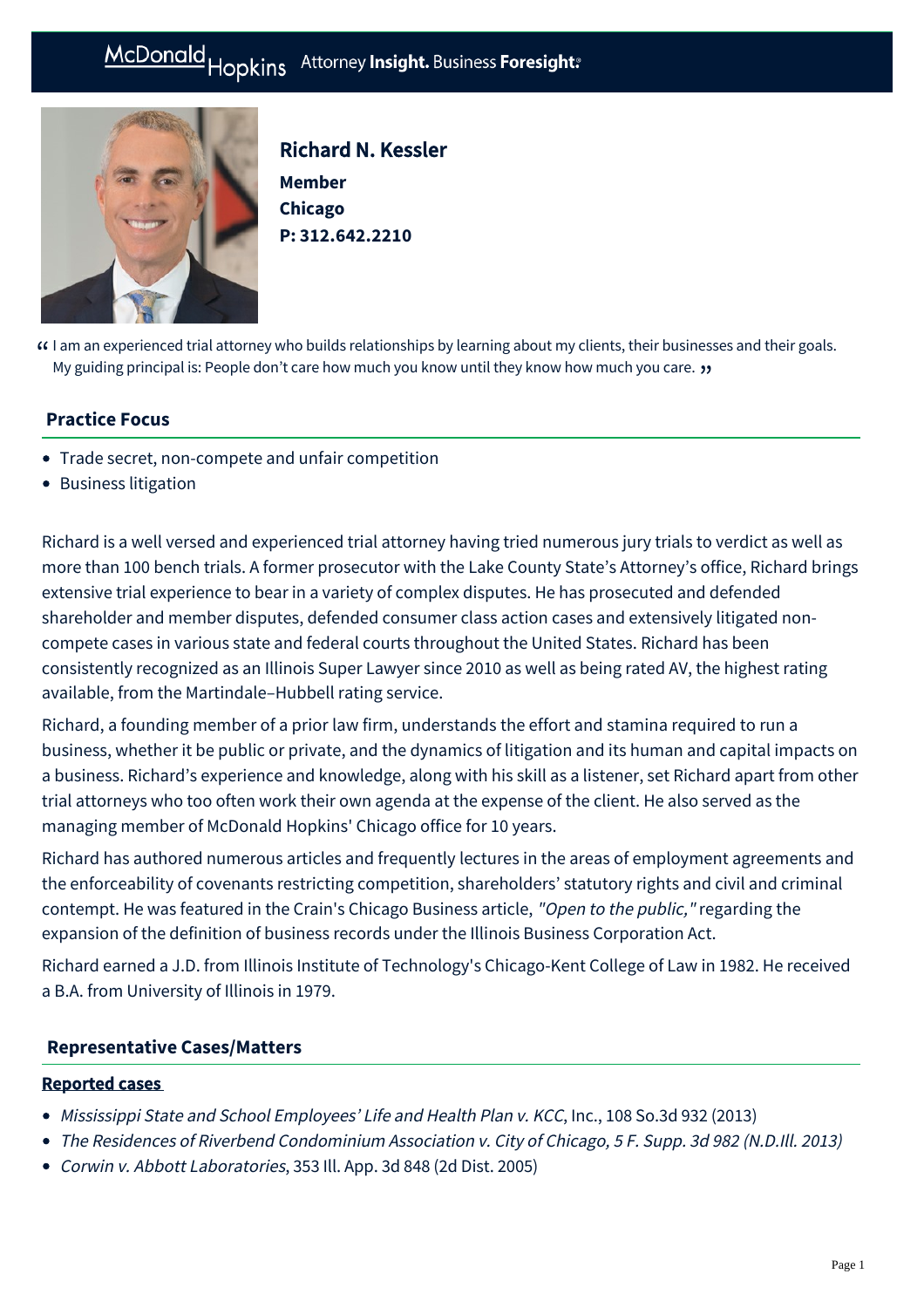- Poeta v. Sheridan Point Shopping Plaza Partnership, 195 Ill. App. 3d 852 (2d Dist. 1990)
- Goldstein v. Mitchell, 144 Ill. App. 3d 474 (2d Dist. 1986)

# Complex Commercial Litigation

Representative trial and litigation matters:

- Represented members of various limited liability companies that owned numerous businesses in claims of breach of fiduciary duty and fraud brought by fellow member. Prevailed on behalf of clients on a motion for a directed finding following seven day hearing on emergency motion for appointment of a receiver.
- Represented tenant in a lease dispute. Following a two day trial, court ruled in favor of our client.
- Represented medical billing company in claims involving breach of contract and defamation. Case resolved after three days of trial.
- Represented public company in a class action in District Court, California asserting various claims relating to product labeling. Motion practice resulted in our obtaining a dismissal of the claims.
- Represented public company in a class action in District Court, California asserting various claims relating to product labeling. Motion practice resulted in the dismissal of the federal court claims and transfer to state court resulting in a favorable resolution of the claims.
- Represented client in a claim arising out of personal guarantees on defaulted loans secured by property situated in Nevada. Summary judgment granted in favor of our client resulting in a judgment in excess of \$2,700,000.
- Represented defendants in state court action asserting claims for breach of contract, tortious interference with business relations, and breach of fiduciary duty. Verdict for our client following a three week jury trial.
- Represented large financial services firm in claims against former shareholder, director/employee in breach of fiduciary duty and fraud claims. Three day arbitration resulting in decision for client inclusive of an award of punitive damages.
- Represented clients in contested estate involving claims of undue influence and declaratory judgment as to interpretation of serial trust amendments. Following a five day trial, court ruled in favor of our clients resulting in a multi-million dollar swing in disposition of trust assets to our client.
- Represented defendants against claims of breach of contract claim involving the development of a residential subdivision. Obtained a directed finding following a four day trial and a judgment for our attorney's fees in the sum of \$320,000 on our counterclaim.
- Represented owner of historic landmark building in a breach of lease. Following a three day trial, judgment was entered in favor of our client in the sum of \$270,000.

## Labor and Employment – Restrictive Covenant Cases

Trials and TROs:

- Represented individual who was sued for alleged violation of employment agreement; client left employer to join a competitor. Company sought preliminary injunction and claims for breach of contract. Prevailed in a motion to dismiss where the court found the restrictive covenant unenforceable as a matter of law.
- Represented defendant corporation and individuals in suit brought by public company asserting claims for violation of non-solicitation provision of various agreements. Motion practice resulted in favorable disposition of the litigation.
- Represented public foreign corporation in district court on petition for entry of TRO and claims against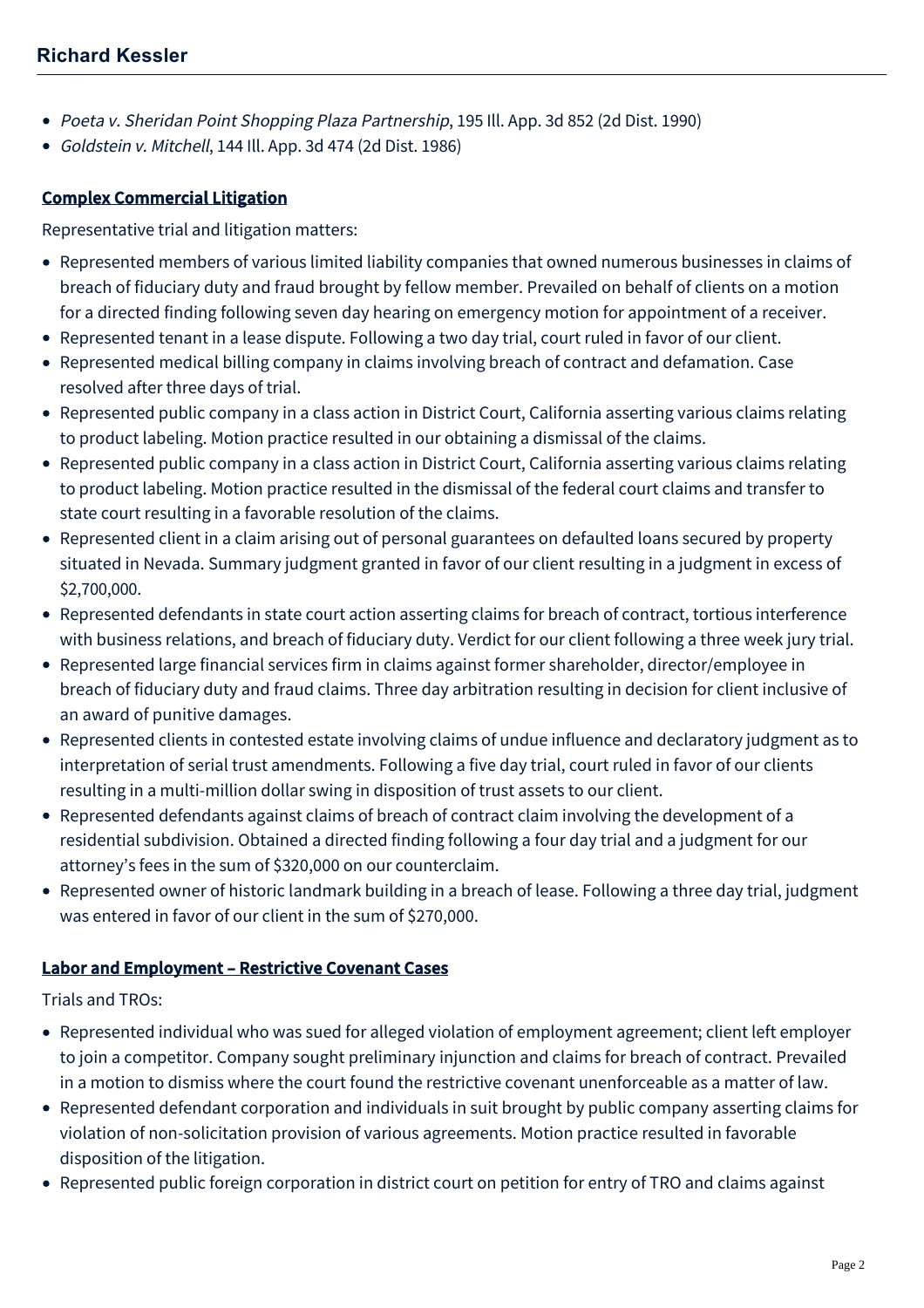multiple defendants arising out of breach of restrictive covenants. TRO was entered in favor of our client resulting in a successful resolution to the litigation.

- Represented defendant corporation in claims and petition for TRO brought by a domestic public corporation for breach of restrictive covenants. Litigation resulted in a successful resolution for our client.
- Represented physician in a claim brought by employer alleging breach of a restrictive covenant. Following a four day trial, court granted our motion for a directed finding.
- Represented professional service corporation in claims and TRO brought against former physician for breach of restrictive covenant. TRO was entered resulting in a successful resolution to the litigation.
- Represented defendant physician in claims for breach of restrictive covenant and petition for entry of TRO. Successfully defeated entry of TRO resulting in a successful resolution of the litigation.
- Represented defendant physician and his professional service corporation in claims brought by public corporation for breach of restrictive covenant and petition for entry of TRO. Successfully defeated entry of TRO resulting in a successful resolution of the litigation.

#### Other recent representative matters:

- Represented clients in state court in a contested estate involving trust interpretation and claims of professional malpractice against attorney in drafting of trust instruments. As a result of motion practice and discovery, case resolved favorably for our clients who under the trust instruments were to receive \$250,000 while resolution resulted in \$5,000,000 to our clients.
- Represented physician in limited liability company member dispute involving claims as to value of limited liability company. Case resolved favorably for our client.
- Represented physician professional service corporation in claim brought by former shareholder challenging the efficacy of a restrictive covenant. Case resolved favorably for our client.
- Representing company in a claim for breach of contract and fraud in case pending in Florida state court involving the sale of improved but undeveloped land. Case remains pending.

## **Admissions - Court**

- Court of Appeals for the Federal Circuit
- Seventh Circuit Federal Trial Bar
- U.S. District Court for the Northern District of Illinois
- U.S. Supreme Court

## **Admissions - State**

• Illinois

## **Education**

- Illinois Institute of Technology Chicago-Kent College of Law
- University of Illinois

#### **Honors and Awards**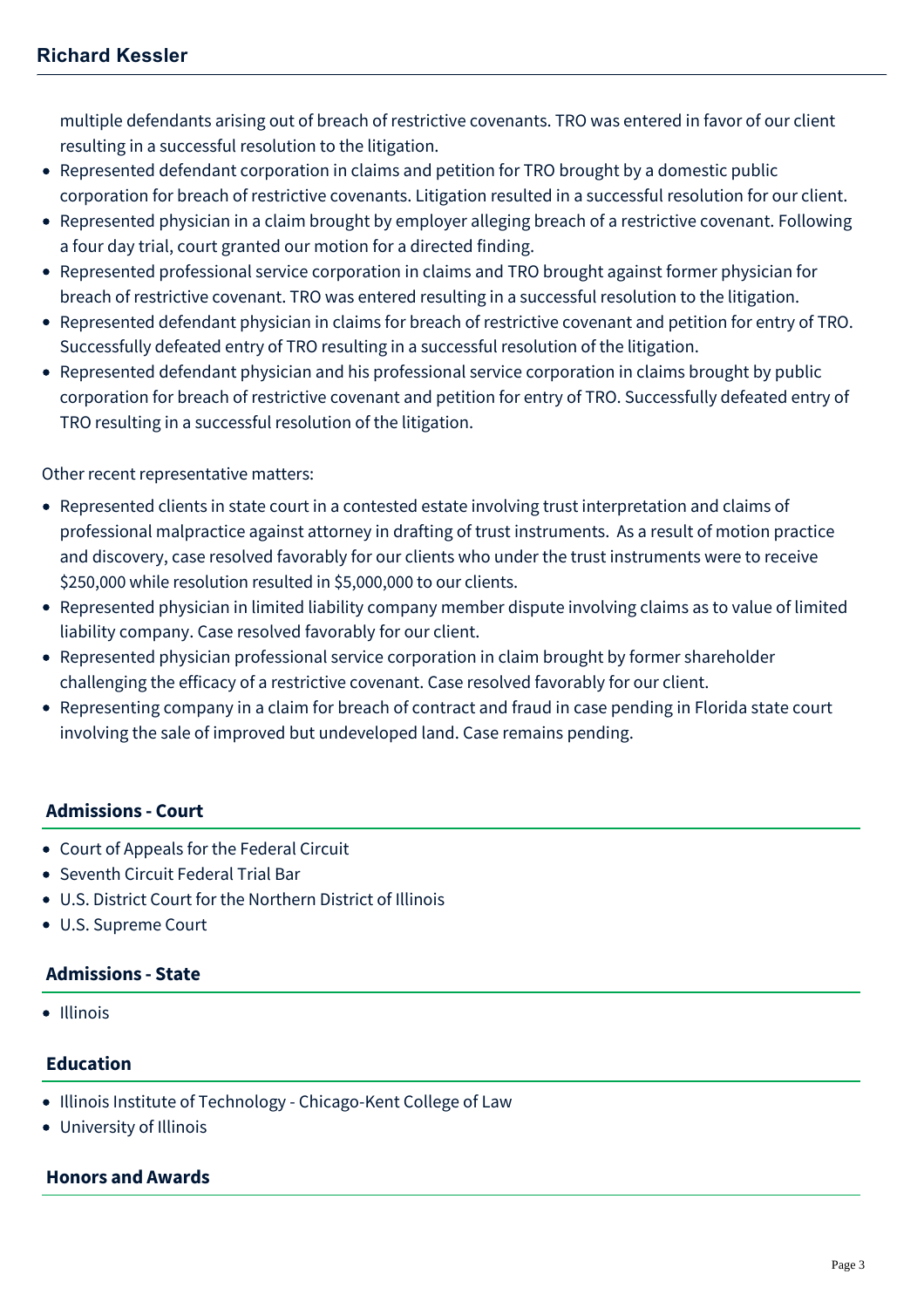- Named one of the Best Lawyers in America (2022)
- Recipient of the *[Distinguished Member Award](https://mcdonaldhopkins.com/documents/attorney/Kessler%20-%20Distinguished%20Member%20Award.pdf)* from the Lake County Bar Association (2012)
- Selected for inclusion in [Illinois Super Lawyers](http://www.superlawyers.com/illinois/lawyer/Richard-N-Kessler/3c8752b0-ffe4-4729-8c92-d4723110cebb.html) (2010-2022)
- AV Peer Review Rated by Martindale-Hubbell
- Voted Volunteer "Lawyer of the Year" by the Lake County Volunteer Lawyer Program (1992)
- Honored as a Jaycee Outstanding Young Man of the Year (1984)

#### **Professional Membership**

- Illinois State Bar Association
- Lake County Bar Association Treasurer (2014-2018)
- Lake County Bar Association Chair of Civil Trial and Appeals Committee (2008-2014)
- Jefferson Inns of Court

#### **Blog Posts**

- [Words matter: "ANY REASON" may mean "SOME REASON" in triggering a post-employment restrictive](https://mcdonaldhopkins.com/Insights/August-2020/Words-matter-in-triggering-post-employment-restric) covenant
- [Seventh Circuit expresses frustration over Illinois law post-employment restrictions](https://mcdonaldhopkins.com/Insights/August-2015/Seventh-Circuit-expresses-frustration-over-Illinoi)
- [In consideration \(or lack thereof\) Employment agreements and post-employment restrictions in](https://mcdonaldhopkins.com/Insights/July-2015/In-consideration-(or-lack-thereof)-%E2%80%93-Employment-ag) Illinois...the saga continues
- [More is less \(confusion\) in offer letters](https://mcdonaldhopkins.com/Insights/June-2015/More-is-less-(confusion)-in-offer-letters)

#### **News**

- [50 McDonald Hopkins attorneys recognized in The Best Lawyers](https://mcdonaldhopkins.com/Insights/August-2021/50-McDonald-Hopkins-attorneys-recognized-in-The-Be)
- [McDonald Hopkins attorneys recognized as 2021 Illinois Super Lawyers and Rising Stars](https://mcdonaldhopkins.com/Insights/January-2021/McDonald-Hopkins-attorneys-recognized-as-2021-Illi)
- [McDonald Hopkins attorneys recognized as 2020 Illinois Super Lawyers and Rising Stars](https://mcdonaldhopkins.com/Insights/February-2020/McDonald-Hopkins-attorneys-recognized-as-2020-Illi)
- [Four attorneys at McDonald Hopkins named Illinois Super Lawyers](https://mcdonaldhopkins.com/Insights/January-2017/Four-attorneys-at-McDonald-Hopkins-named-Illinois)
- [Six attorneys at McDonald Hopkins named Illinois Super Lawyers and Rising Stars](https://mcdonaldhopkins.com/Insights/January-2015/Six-attorneys-at-McDonald-Hopkins-named-Illinois-S)

#### **Podcasts**

[Non-compete agreements: Understanding the basics](https://mcdonaldhopkins.com/Insights/January-2020/Non-compete-agreements-Understanding-the-basics)

#### **External Publications**

- Ramifications for Employers and Lawyers resulting from Lawlor v. North American Corporation of Illinois, 2012 IL 112530 (Ill. 2012) – Lake County Docket, May 2013
- E-discovery Preparation: The Rule 26(f) Conference Knowledge is Half the Battle, The Journal, Fall 2008
- Non-Reliance Clauses as a Bar to Fraud Claims How to Reduce Your Risk of Liability in a Transaction, Lake County Docket, July 2007
- The Harsh Reality of Illinois Supreme Court Rule 216 and Federal Rule 36 Requests for Admission of Fact or of Genuineness of Documents – The Movement to Increase Flexibility in its Application, Lake County Docket,